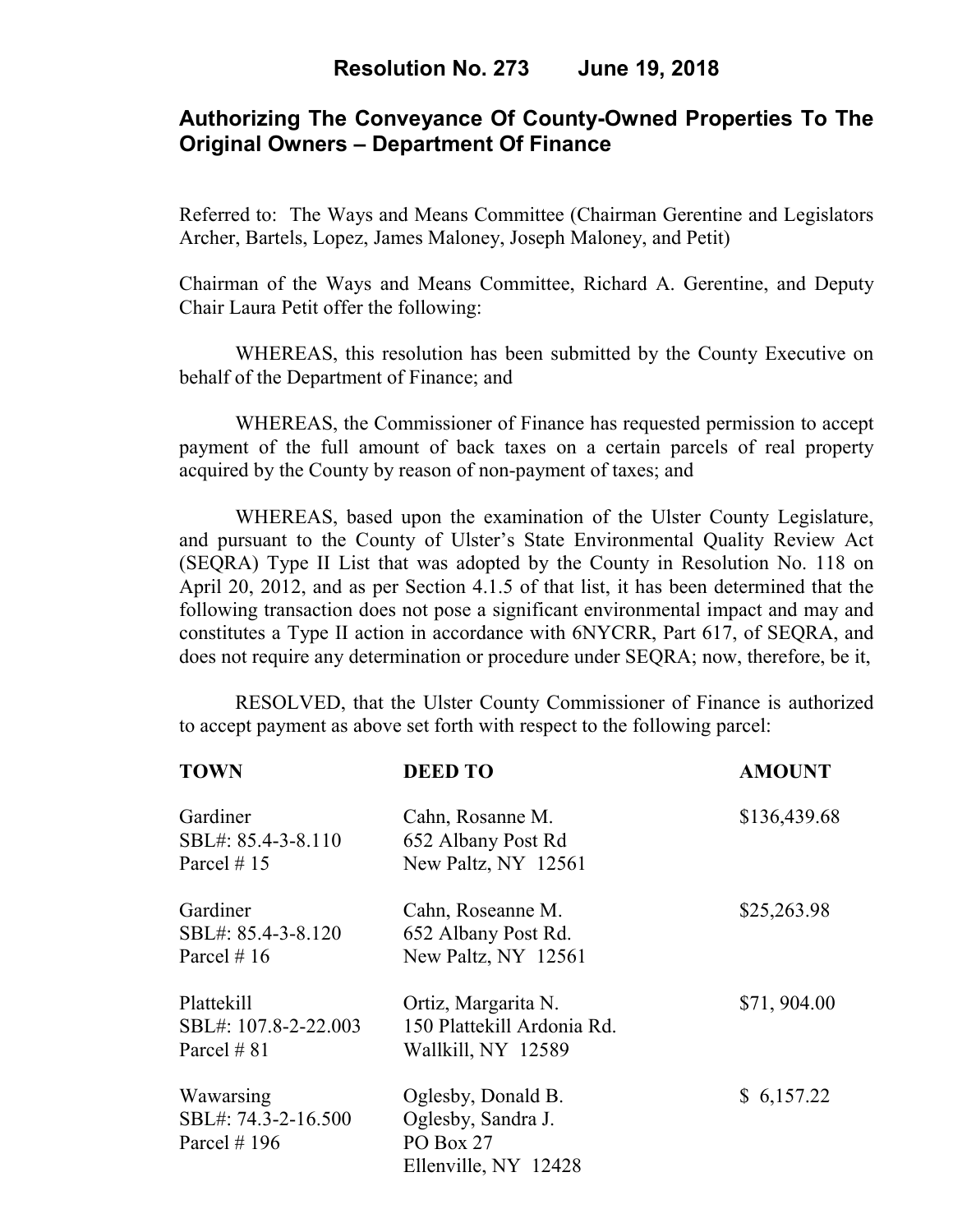## **- Page 2 -**

## **Resolution No. 273 June 19, 2018**

## **Authorizing The Conveyance Of County-Owned Properties To The Original Owners – Department Of Finance**

and, be it further

RESOLVED, that upon receipt of such payment with respect to each parcel, the Chairman of the Ulster County Legislature is hereby authorized to make, execute and deliver to the owner making payment, a quitclaim deed conveying the interest of the County in the parcel, which quitclaim deed shall contain the covenant that the County of Ulster shall in no event be or become liable for any defects in title conveyed for any cause whatsoever, or that no claim or demand of any nature shall ever be made against the County of Ulster arising from such sales, conveyances, or any proceedings leading thereto,

and moves its adoption.

#### ADOPTED BY THE FOLLOWING VOTE:

AYES: 23 NOES: 0

Passed Committee: Ways and Means on June 12, 2018

FINANCIAL IMPACT: TOTAL UNPAID TAXES: \$239,764.88